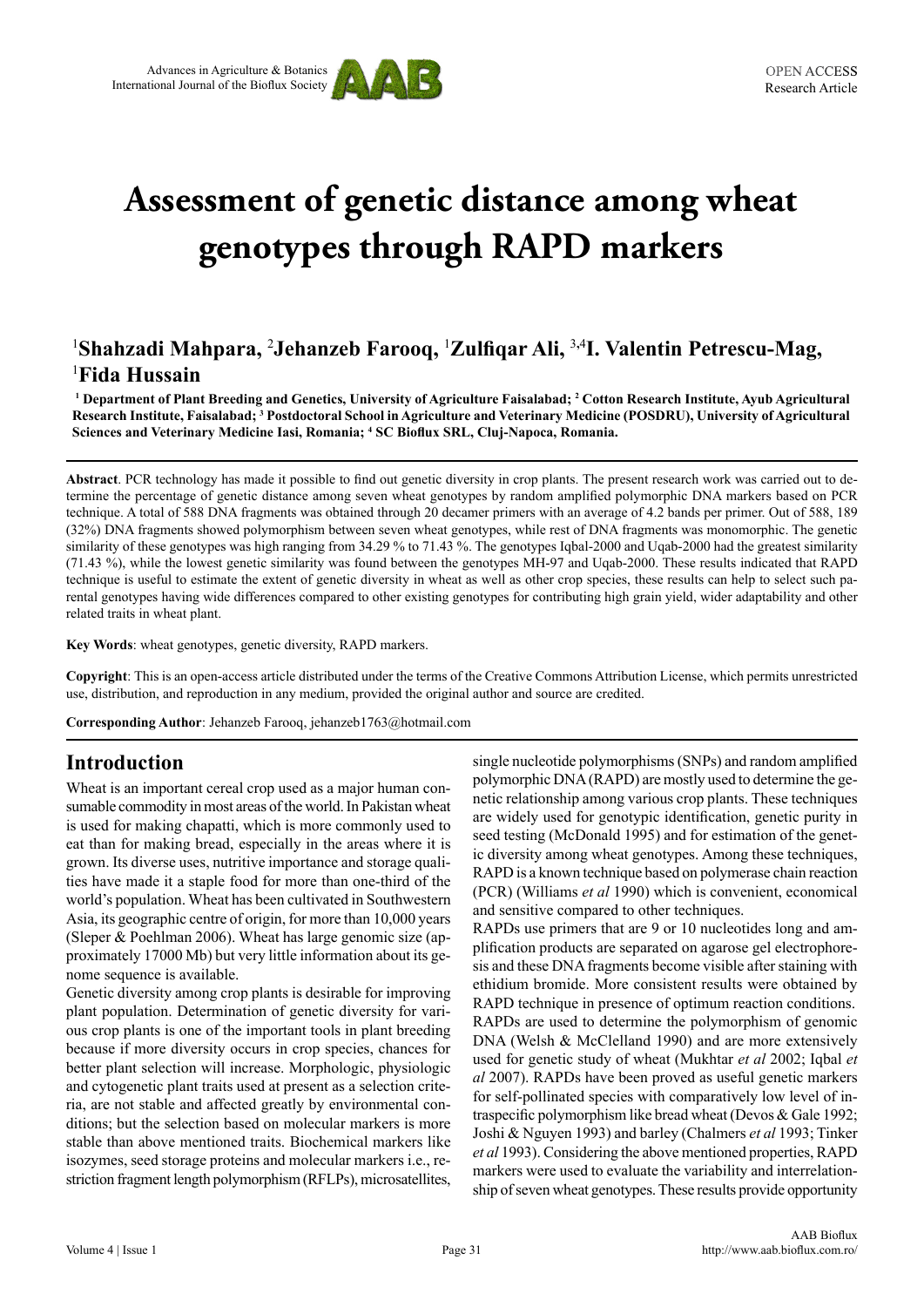to select such promising wheat parental genotypes having wide genetic distance compared to other existing genotypes.

## **Material and Method**

#### **Plant material**

The experimental material used in the present study consisted of six wheat genotypes viz., Shahkar-95, Parwaz-94, Iqbal-2000, Uqab-2000, MH-97 and Punjab-96 and one line 4072. The plant material was grown in small plastic pots in a growth chamber  $(22^{\circ}C).$ 

#### **DNA extraction**

The total genomic DNA was isolated from young leaves of the seedlings using CTAB method (Doyle & Doyle 1990). Pellets of DNA obtained after treatment with RNase, were washed out with 70% ethanol and rehydrated in 150 µL 0.1 X TE (Tris EDTA). The concentration of extracted DNA was quantified at 260 nm in a spectrophotometer (CECIL, CE 2021). The quality of isolated DNA was observed by running the DNA samples on 0.8% agarose gel. Figure 1 shows DNA extraction of seven wheat genotypes/lines.

#### **RAPD analysis**

Genomic DNA was used as template for PCR amplification (Williams *et al* 1990). A set of 20 random decamer primers (Table 1) were used for amplification of DNA. For PCR reaction, concentration of DNA (10 ng/ 25µL) of seven wheat genotypes, 10 X PCR buffer with  $(\text{NH}_4)_2\text{SO}_4$ , MgCl<sub>2</sub>, gelatin, dNTPs (dATP, dCTP, dGTP and dTTP), decamer random primers and Taq DNA polymerase were optimized. Taq polymerase buffer,  $MgCl<sub>2</sub>$ , dNTPs and gelatin were purchased from Fermentas (Italy). DNA amplification was performed in a thermal cycler programmed for 1st cycle of 5 minutes at 94°C (hot start), followed by 40 cycles of 1 min at 94 °C (denaturation), 1 min at  $36^{\circ}$ C (annealing) and 2 min at  $72^{\circ}$ C (extension) and final extension for 10 min.

#### **RAPD data analysis**

After PCR amplification, its products were subjected to electrophoresis on 1.2% agarose gel in 0.5 X TBE buffer (Tris borate EDTA) stained with Ethidium Bromide and photographed by gel-documentation system. The bands produced were counted. All bright/visible fragments were scored as present or absent. The data of the primers were used to estimate similarity (Table 1) on the basis of number of amplified products (Nei & Li 1979). Genetic similarity or difference between seven wheat genotypes was determined by dendrogram (Figure 5) constructed by unweighted pair group of arithmetic means (Sneath & Sokal 1973).

## **Results and Discussion**

In this study, DNA analysis was applied to identify the diversity among wheat varieties. RAPD analysis was successfully used to confirm interspecific hybridization (Mei *et al* 2004). During amplification of RAPD markers, reproducibility is of major concern (Jones *et al* 1998). Bright DNA fragments were counted to resolve the problem of reproducibility. DNA of seven wheat varieties was amplified with 20 different random decamer primers (Table 1).

A total of 588 DNA fragments were generated by the 20 random primers with an average of 4.2 bands/primer.

Table 1. List of 20 decamer random primers

| 1                   | GL DecamerA-02              | TGCCGAGCTG        |
|---------------------|-----------------------------|-------------------|
| $\overline{2}$      | GL DecamerA-04              | AATCGGGCTG        |
| 3                   | GL DecamerA-07              | GAAACGGGTG        |
| $\overline{\bf{4}}$ | GL DecamerA-09              | GGGTAACGCC        |
| 5                   | GL DecamerA-15              | TTCCGAACCC        |
| 6                   | GL DecamerA-18              | AGGTGACCGT        |
| 7                   | GL DecamerA-19              | CAAACGTCGG        |
| 8                   | GL DecamerB-04              | GGACTGGAGT        |
| 9                   | GL DecamerB-07              | GGTGACGCAG        |
| 10                  | GL Decamer <sub>B</sub> -15 | GGAGGGTGTT        |
| 11                  | GL DecamerB-20              | <b>GGACCCTTAC</b> |
| 12                  | GL DecamerC-02              | <b>GTGAGGCGTC</b> |
| 13                  | GL DecamerC-03              | GGGGGTCTTT        |
| 14                  | GL DecamerC-10              | <b>TGTCTGGGTG</b> |
| 15                  | GL DecamerC-11              | AAAGCTGCGG        |
| 16                  | GL DecamerC-14              | <b>TGCGTGCTTG</b> |
| 17                  | GL DecamerC-17              | TTCCCCCCAG        |
| 18                  | GL DecamerC-19              | <b>GTTGCCAGCC</b> |
| 19                  | GL DecamerD-09              | <b>CTCTGGAGAC</b> |
| 20                  | GL Decamer <sub>D</sub> -12 | <b>CACCGTATCC</b> |

The size and the number of bands produced were strictly dependent upon the nucleotide sequence of the primer used for template DNA. Reactions were duplicated for many times to check the consistency of the amplified products. Only bright DNA bands were considered and scored. All the varieties showed diversity towards each other on their amplification profiled based on these 588 DNA bands amplified by 20 primers. 189 out of 588 DNA fragments (32%) showed polymorphism in seven wheat varieties while the rest of the bands were monomorphic in all the varieties. All the seven varieties could be identified with a primer as shown in Figure 2 and 3. Therefore, RAPD markers can be used for identification of wheat varieties. Out of seven wheat varieties studied, the variety Parwaz-94 produced maximum number of DNA amplified fragments (96) while minimum number (65) was produced by the variety MH-97. The mean number of amplified RAPD loci due to each decamer primer was comparatively lower than the earlier studies conducted on the wheat and other crop species (Tao *et al* 1993; Ayana *et al* 2000; Mukhtar *et al* 2002; Tabbasam *et al* 2006; Iqbal *et al* 2007). Various factors affect the reproducibility of RAPD technique like sequence of primer, template quality, thermocycler type and concentration of DNA polymerase enzyme (Hernandez *et al* 1999).

However, the utilization of a standard RAPD protocol can ensure a reproducible RAPD pattern. The concentrations of MgCl2, Taq DNA polymerase and template DNA concentration were kept optimum for PCR reactions. DNA concentration of 10 ng/ 25 µL was found to produce the most consistent and reproducible banding patterns.  $3mM MgCl<sub>2</sub>$  produced specific amplification during RAPD analysis. Similarly, one unit concentration of Taq DNA polymerase enzyme was optimum for amplification of genomic DNA. Similarly other reaction conditions were kept constant so consistent and reproducible results of genomic DNA was found. RAPD reaction of seven wheat lines with GL Decamer D-09 and GL Decamer D-12 is shown in Figure 4.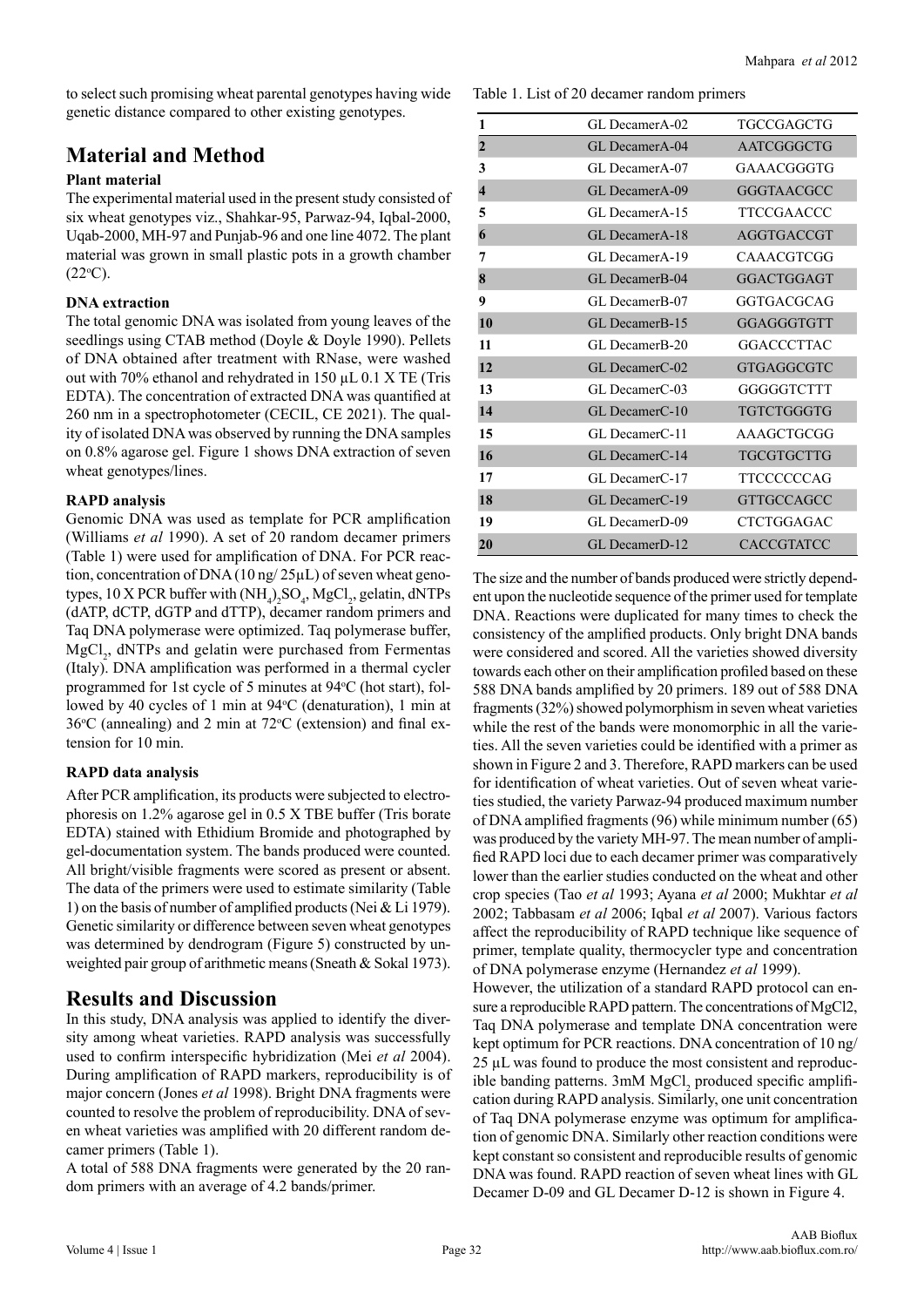

Figure 2. RAPD reaction of seven wheat lines with primers GL Decamer A-02 and GL Decamer A-07 M 1 2 3 4 5 6 7 1 2 3 4 5 6 7 M



Figure 3. RAPD reaction of seven wheat lines with GL Decamer C-03 and GL Decamer C-10 respectively



Figure 4. RAPD reaction of seven wheat lines with GL Decamer D-09 and GL Decamer D-12 respectively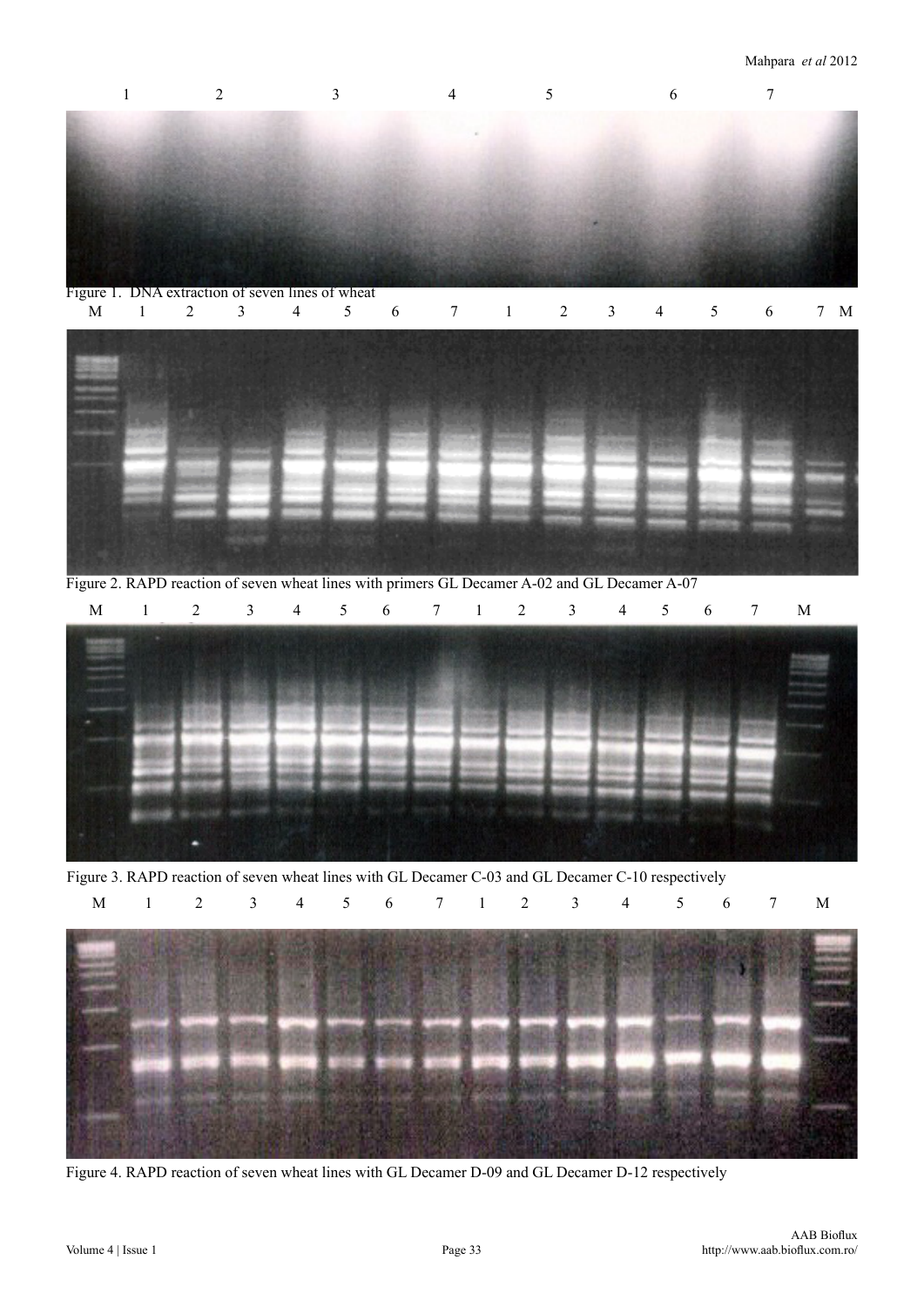Table 2. Similarity matrix of seven wheat genotypes obtained from RAPD markers

| <b>Genotypes</b>  | Shahkar-95 | Parwaz-94                | <b>Iqbal-2000</b> | Ugab- $2000$             | <b>MH-97</b>             | 4072                     | Punjab-96                |
|-------------------|------------|--------------------------|-------------------|--------------------------|--------------------------|--------------------------|--------------------------|
| Shahkar-95        | ****       | $\overline{\phantom{a}}$ | -                 | $\overline{\phantom{0}}$ | $\overline{\phantom{0}}$ | $\overline{\phantom{0}}$ | -                        |
| Parwaz-94         | 0.6000     | ****                     | ۰                 | ۰                        | $\overline{\phantom{a}}$ | $\overline{\phantom{a}}$ | ۰                        |
| <b>Iqbal-2000</b> | 0.6000     | 0.4857                   | ****              | -                        | $\overline{\phantom{0}}$ | $\overline{\phantom{a}}$ | $\overline{\phantom{a}}$ |
| Uqab-2000         | 0.5429     | 0.4857                   | 0.7143            | ****                     | $\overline{\phantom{a}}$ | $\overline{\phantom{a}}$ | $\blacksquare$           |
| <b>MH-97</b>      | 0.6286     | 0.6286                   | 0.5143            | 0.3429                   | ****                     | $\overline{\phantom{0}}$ | -                        |
| 4072              | 0.6571     | 0.4857                   | 0.5429            | 0.6000                   | 0.4000                   | ****                     | ۰                        |
| Punjab-96         | 0.6286     | 0.5714                   | 0.4571            | 0.5143                   | 0.6571                   | 0.5143                   | ****                     |



Figure 5. Dendrogram of seven wheat genotypes developed from RAPD data

Similarity matrix analysis of seven wheat lines according to Nei & Li's (1979) coefficient of similarity was done (Table 2). Twenty RAPD primers were used to check the genetic diversity. According to this table, the genetic similarities of these lines were high (34.29 % to 71.43 %). Variety Iqbal-2000 and Uqab-2000 had the greatest (71.43 %) similarity (Figure 5). These two varieties differed from each other from seventeen bands with 20 different polymorphic primers. The genetic similarity between genotypes 4072 and Shahkar-95 was the second highest (65.71%), the varieties Punjab-96 and MH-97 also fell in the same range (65.71). While lowest genetic similarity (34.29 %) was found between the lines MH-97 and Uqab-2000. Tabbasam *et al* (2006) found 78.8 % genetic similarity between two sorghum hybrids while Iqbal *et al* (2007) found narrow genetic base with a range of 86.2 to 93 % genetic similarity among seven wheat genotypes.

Present study suggested that DNA based markers like RAPDs play an important role in exploring genetic diversity among seven wheat genotypes to what extent they are different from each other and could be further utilized for gene mapping. These findings would help in selection of parents for further breeding program to produce high yielding hybrids with various desirable traits.

## **References**

- Ayana, A., Bryngelsson, T., Bekele, E., 2000. Genetic variation of Ethiopian and Eritrean sorghum (*Sorghum bicolor* (L.) Moench) germ plasm assessed by random amplified polymorphic DNA (RAPD). Genetic Resources and Crop Evolution 47:471-482.
- Chalmers, K. J., Barua, U. M., Hackett, C. A., Thomas, W. T. B., Waugh, R., Powell, W., 1993. Identification of RAPD markers linked to genetic factors controlling the milling energy requirement of barley. Theoretical and Applied Genetics 87:314-320.
- Devos, K. M., Gale, M. D., 1992. The use of random amplified polymorphic DNA markers in wheat. Theoretical and Applied Genetics 84:567-572.
- Doyle, J. J., Doyle, J. L., 1990. Isolation of plant DNA from fresh tissue. Focus 12:13-15.
- Hernandez, P., Martin, A., Dorado, G., 1999. Development of SCARs by direct sequencing of RAPD products: A practical tool for the introgression and marker assisted selection of wheat. Molecular Breeding 5:245-253.
- Iqbal, A., Khan A. S., Khan, F. S., Ahmad, A., Khan, A. A., 2007. Study of genetic divergence among wheat genotypes through random amplified polymorphic DNA. Genetics and Molecular Research 6(3):476-481.
- Jones, C. J., Edwards, K. J., Castiglione, S., Winfield, M. O., Sala, F., Vander-Weil, C., Vosman, B. L., Matthes, M., Daly, A., Brettschneider, R., Bettini, P., Buiatti, M., Maestri, E., Marmiroli, N., Aert, R. L., Volckaert, G., Rueda, J., Vazquez, A., Karp, A., 1998. Reproducibility testing of molecular tools for screening biodiversity. Chapman & Hall, London, UK, pp.176-179.
- Joshi, C. P., Nguyen, H. T., 1993. RAPD (Random amplified polymorphic DNA) analysis based on intervarietal genetic relationships among hexaploid wheats. Plant Science 93:95-103.
- McDonald, M. B., 1995. Genetic purity: From protein electrophoresis to RAPDs. In: Proceedings of the fiftieth annual corn & sorghum industry research conference. pp. 256-271.
- Mei, M., Syed, N. H., Gao, W., Thaxton, P. M., Smith, C. W., Stelly, D. M., Chen, Z. J., 2004. Genetic mapping and QTL analysis of fiber-related traits in cotton (*Gossypium*). Theoretical and Applied Genetics 108:280-291.
- Mukhtar, M. S., Rahman, M., Zafar, Y., 2002. Assessment of diversity among wheat (*T. aestivum* L.) cultivars from a range of localities across Pakistan using random amplified polymorphic DNA analysis. Euphytica 128(3):417-425.
- Nei, N., Li, W., 1979. Mathematical model for studying genetics variation in terms of restriction endonucleases. Acta Horticulturae 262:305-310.
- Sleper, D. A., Poehlman, J. M., 2006. Breeding Field Crops. 5th ed. Iowa State University Press. USA.
- Sneath, P., Sokal, R., 1973. Numerical Taxonomy. Freeman, San Francisco.